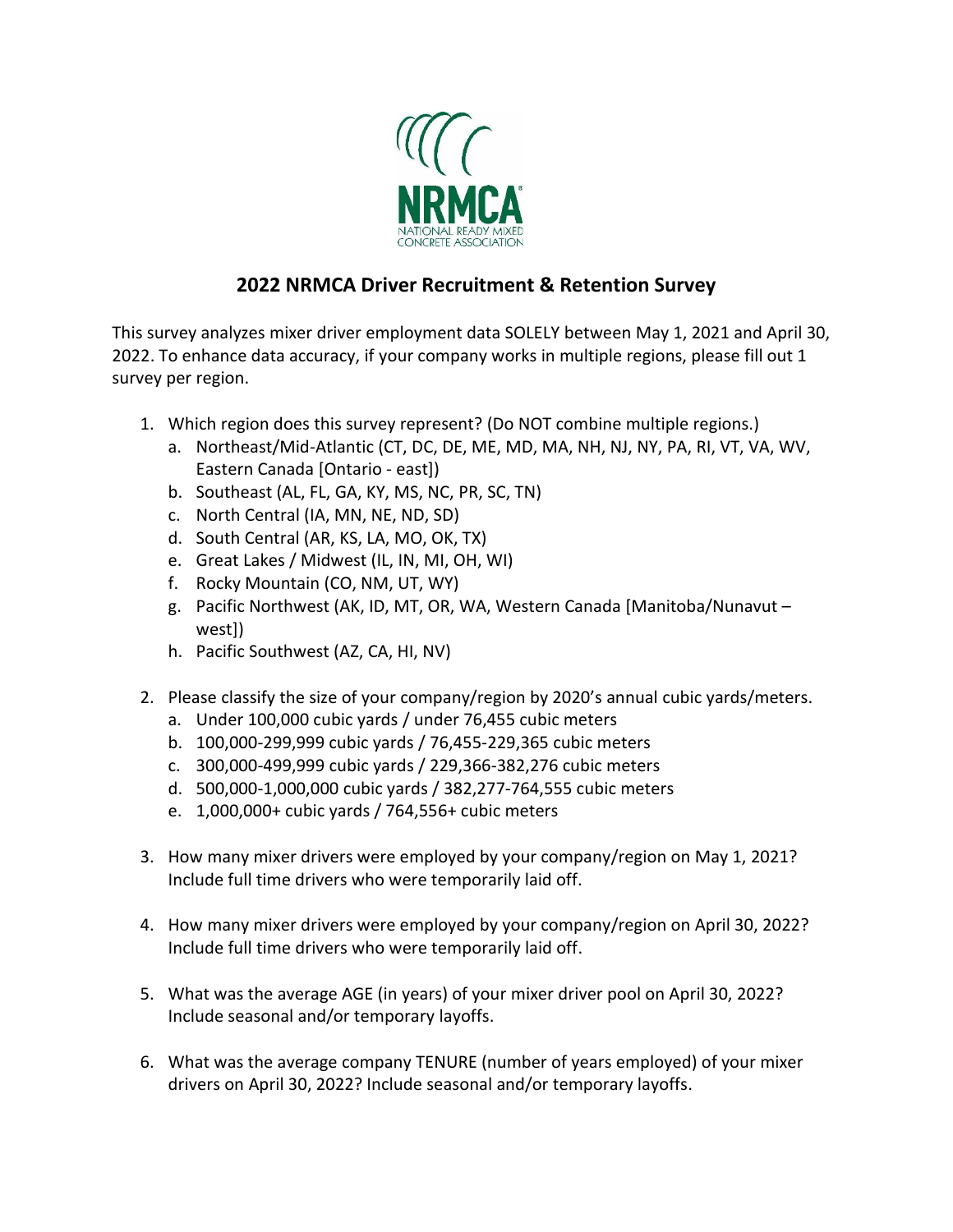- 7. How many mixer drivers stopped delivering RMC as their PRIMARY duty to perform another job in your company between May 1, 2021 and April 30, 2022? (batchman, plant operator, yardman, fleet mechanic, sales, dispatcher, technician, cement or aggregate hauler, etc.)
- 8. How many FULL-TIME drivers permanently left your company between May 1, 2021 and April 30, 2022? (QUIT plus COMPANY RELEASED.)
- 9. Of that total, how many mixer drivers QUIT? (This includes retirements.)
- 10. How many mixer drivers HIRED between May 1, 2021 and April 30, 2022 also QUIT? This number is part of your QUIT number.
- 11. Of those drivers hired between May 1, 2021 and April 30, 2022, and either QUIT or were RELEASED, on average, how long did they stay?
	- a. Less than 1 month
	- b. 1-3 months
	- c. 4-6 months
	- d. 7-9 months
	- e. 10-12 months
- 12. RANK the top 5 reasons your mixer drivers QUIT between May 1, 2020 and April 30, 2021. There are 19 choices. #1 is the top reason your drivers QUIT; #5 ranks lower.
- a. Better pay at next job
- b. Total compensation package better at next job (pay and benefits)
- c. DAILY work schedule differed too frequently
- d. Job did not provide consistent income 12 months a year
- e. Winter layoff / wanted a 12-month job
- f. Did not want to work nights
- g. Did not want to work weekends
- h. Did not get along with supervisor
- i. Lack of advancement opportunity
- j. Driver felt not adequately trained
- k. Job too high stress
- l. Did not feel safe on the job
- m. CDL issues (CSA issues, medical card issue, drug/alcohol)
- n. Disagreed with, or would not comply with, company policy
- o. Retired
- p. Only wanted to drive a truck to deliver concrete wanted no other duties
- q. Quit before company addressed the issue
- r. Moved
- s. Other reason not listed above.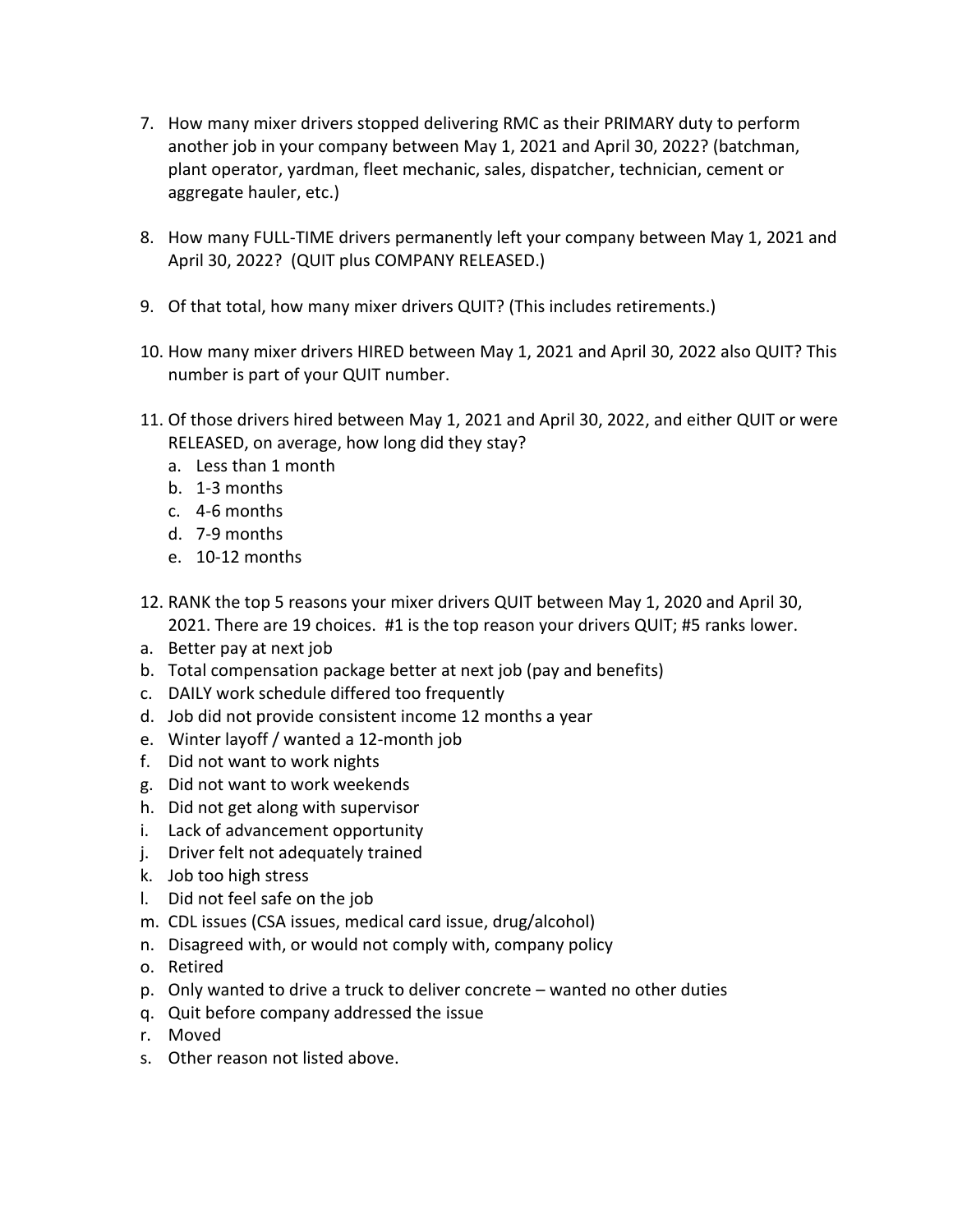- 13. Between May 1, 2021 and April 30, 2022, how many mixer drivers' permanent departures, or dismissals, were initiated by the company?
- 14. RANK the top 3 reasons mixer drivers were permanently and involuntarily released. #1 reflects the most frequent reason; #3 ranks lower.
	- a. Performance related technical/concrete related
	- b. Performance related driving skill and/or safety
	- c. Performance related poor work ethic / attitude / customer complaints
	- d. Only wanted to drive a truck and deliver concrete wanted no other duties
	- e. Slow down in business
	- f. Driver did not like policies or adjust to change in policy
	- g. Illness or injury no longer able to do the job
	- h. CDL issues (examples: CSA, medical card, drug/alcohol issues)
	- i. Other reason not listed above. Please specify.
- 15. Of those drivers the company released, how many were due to the results from a positive drug or alcohol screen?
- 16. If you answered 1 or more drivers were released from a positive drug or alcohol screen, how many returned after successful counseling? (If you answered NONE, leave bank and move to Question 18.)
- 17. Where did your drivers go after they left your employment? Check all that apply.
- a. Competitor RMC producer
- b. Short-haul carrier NOT in the RMC industry
- c. Long-haul carrier
- d. Non-CDL job
- e. Retired
- f. Quit without a new job
- g. School
- h. Other. Please specify.
- 18. How many vacant, FULL TIME mixer driver positions did your company have open on April 30, 2021?
- 19. How many FULL TIME and PART TIME mixer drivers did your company hire between May 1, 2020 and April 30, 2021?
- 20. How many were classified as PART TIME status?
- 21. How many were RE-HIRES?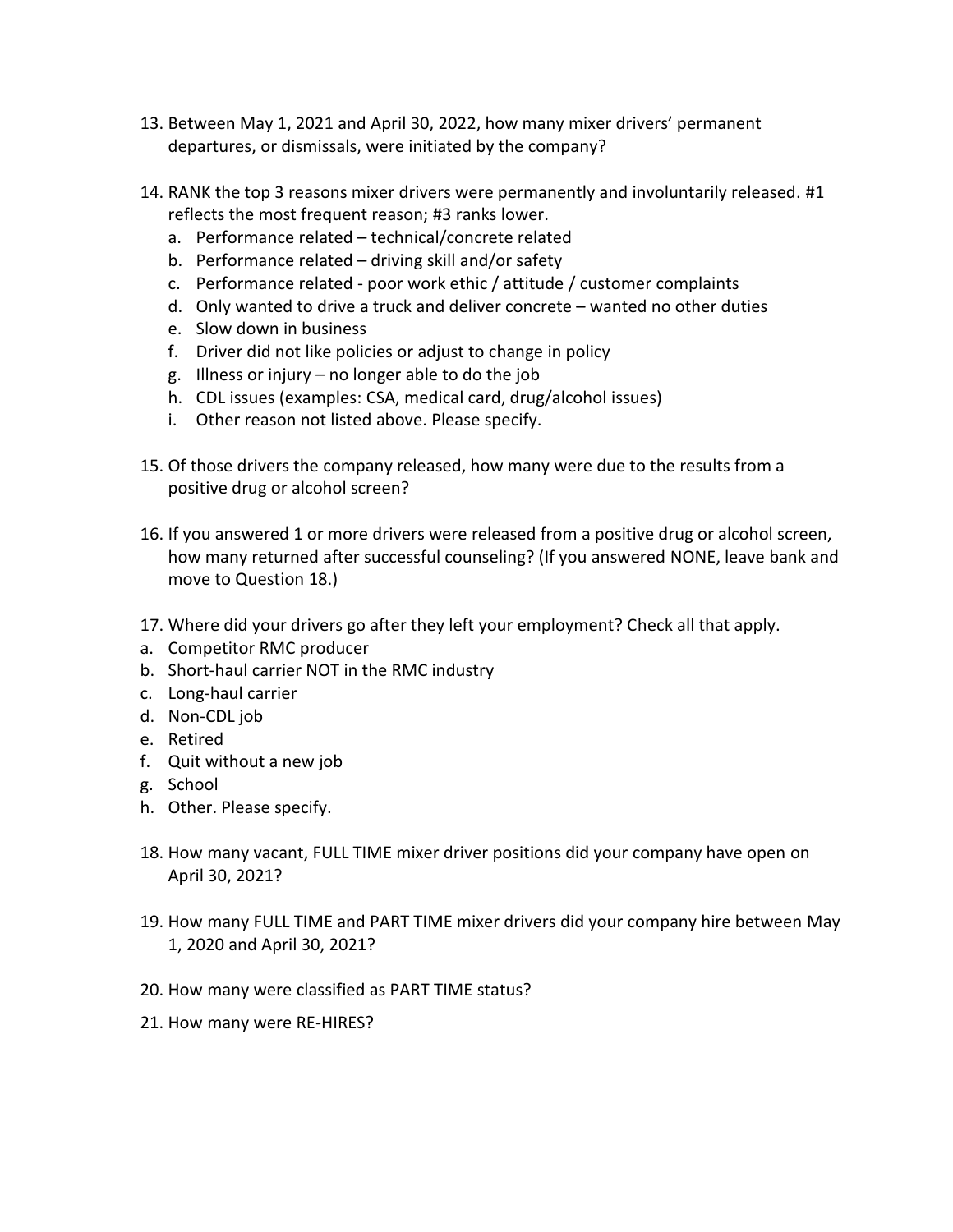- 22. Did the company provide a mentor or buddy to new hire drivers beyond the initial assigned driver trainer?
	- a. Yes
	- b. No
- 23. If you answered YES, how long does your new driver mentor/buddy program last? (If you answered NO, leave bank and move to Question 23.)
	- a. Less than 1 month
	- b. 1-3 months
	- c. 4-6 months
	- d. 6-12 months
	- e. +12 months

24. Do you hire 18-21 year old mixer drivers?

- a. Yes
- b. No
- 25. How many newly hired mixer drivers were also first-time/newly licensed commercial drivers?
- 26. If you hired newly licensed CDL's as mixer drivers, how many left your company? (If you did not hire new CDLs, leave Question 25 blank.)
- 27. Check your top hiring challenges. Select up to 5.
	- a. Finding drivers who meet the federal CDL requirements
	- b. Finding drivers with RMC experience
	- c. Too few candidates/too small hiring pool
	- d. We cannot provide consistent income paycheck to paycheck
	- e. Due to seasonality, we cannot provide work 12 months a year
	- f. Candidates do not want to work nights and/or weekends
	- g. Candidates do not want to work to over 40 hours a week
	- h. Candidates to not meet company hiring standards
	- i. Daily work schedule differs too frequently / clock-in times too irregular
	- j. Very competitive local hiring for RMC drivers
	- k. My challenge is retaining drivers, not hiring them
	- l. CDLs not interested in the RMC industry
	- m. Pay rate not competitive
	- n. Total employment package not competitive